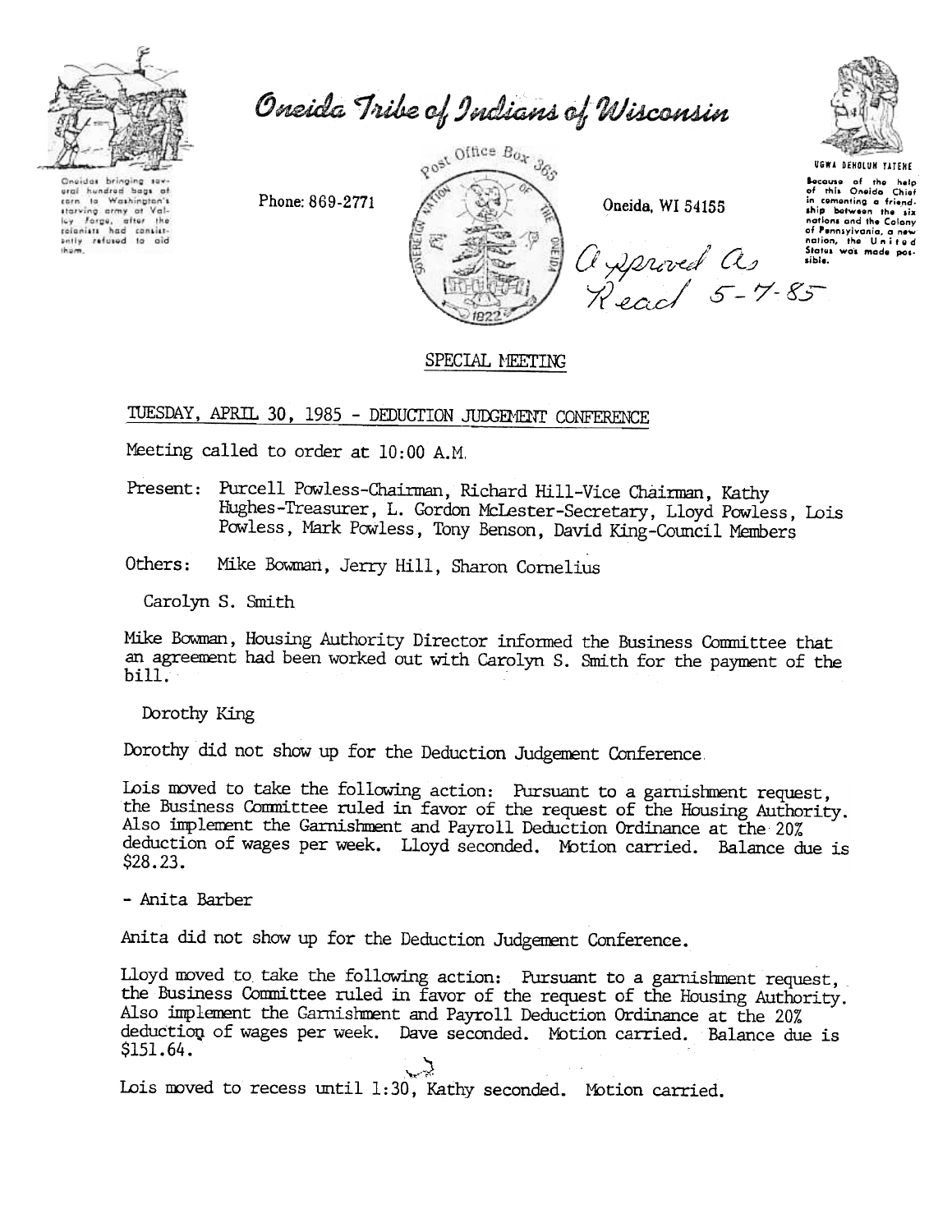Oneida Tribe of Indians of Wisconsin Special Meeting - April 30, 1985 Page 2

TUESDAY, APRIL 30, 1985 - 1:30 P.M., BUSINESS COMMITTEE RECONVENED

#### ADDITIONS TO AGENDA

- -Tribal School Request
- Travel Request for Lois Powless and Kathy Hughes
- Vacation Request for Mark Powless
- -Travel and Vacation Request for Lloyd Powless

Dave moved to adopt the agenda with the additions. Gordon seconded. Motion carried.

# RECOMMENDATION ON REVISED POLICIES AND PROCEDURES - Sharon Cornelius, Dal

The Law Office and Personnel Office reviewed the revised Policies and Procedures and feel the deletion of the Promotional section may have legal and personnel complications and recommend this section be included in the revised Policies and Procedures.

After discussion, Mark moved to have the Pranotional section included in the revised Policies and Procedures. Dave seconded. Lois abstained. Motion carried.

#### HUMAN RESOURCE CLASSIFICATION - Dale Wheelock

The review shows, that some job titles are not on the same grade as other job titles. Dale Wheelock and Don Wilson are continuing to work on bringing them on grade when possible. They are working toward bringing these grade changes on line at the beginning of the fiscal year.

CONSULTANT AGREEMENT: COMMUNITY SERVICES BLOCK GRANT & SONDRA SMALLEY

The agreement is to hold one evening and one day of co-dependency Awareness presentations including: what it is, how does it relate to peoples' life styles and what can we do to change it. Total cost is \$300.00.

Kathy moved to approve, Dave seconded. Mark abstained. Motion carried.

TRAVEL REQUEST - Lois Powless

Lois is requesting approval to attend the Tri-State Housing meeting on May 15 and 16, 1985 in Houghton, Michigan. -

Dave moved to approve. Rick seconded.  $\sim$   $\,$ Motion carried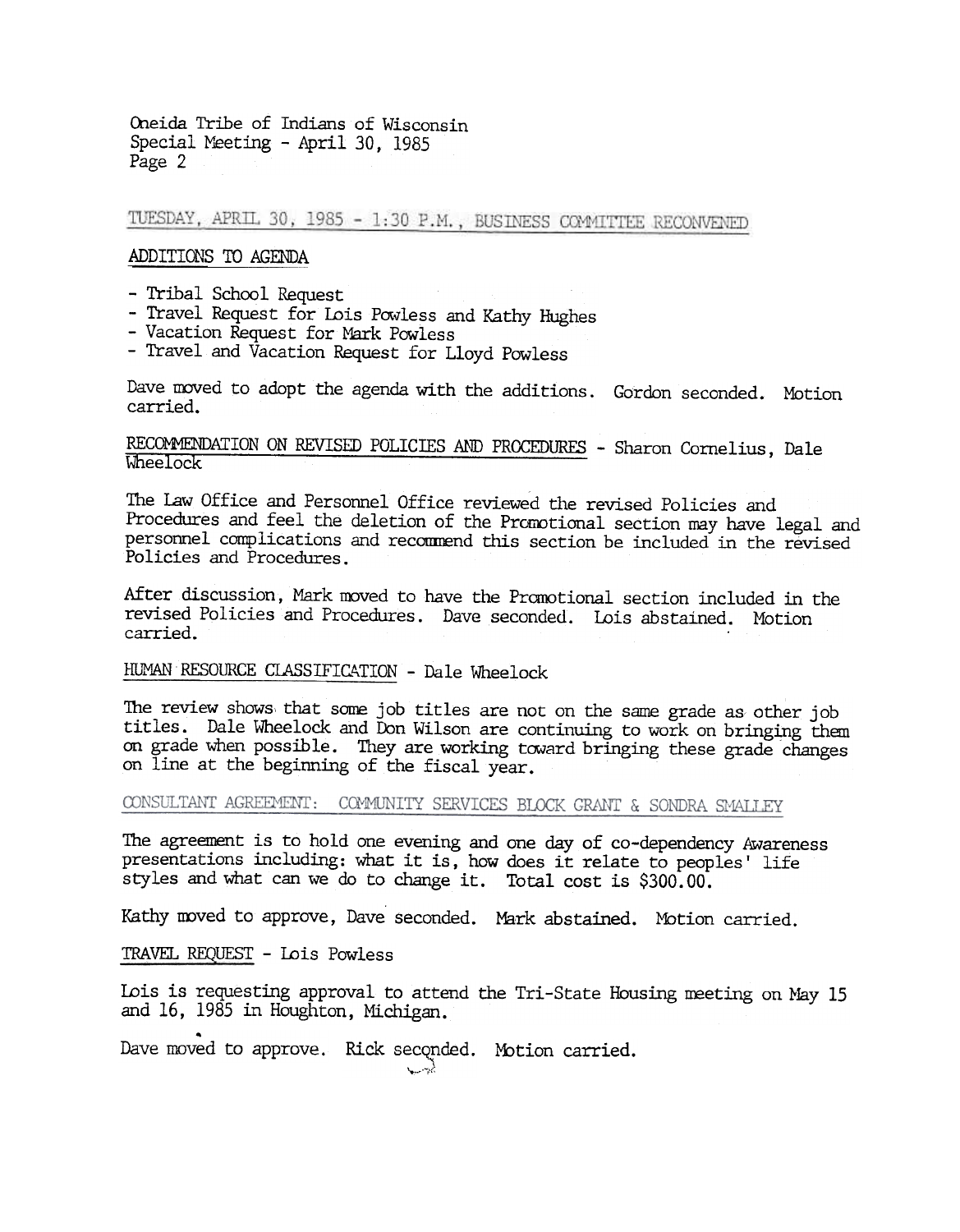Oneida Tribe of Indians of Wisconsin Special Meeting - April 30, 1985 Page 3

#### INDIAN PREFERENCE CONSTRUCTING POLICY - ONEIDA RODEWAY INN & RESOLUTION  $\sqrt{44-30-85-A}$

The policy is for the procurement of contracts and subcontracts involving construction that will take place within the exterior boundaries of the Oneida Indian Reservation.

Rick moved to approve, Kathy seconded. Motion carried

#### lRIBAL SCHOOL REQUEST

The Tribal School would like to use the following letter for fund raising events:

#### INFORMATION UPDATE

The Oneida Tribal School is near the end of its sixth year of successful service to Indian children residing within the Oneida Reservation and surrounding communities. Currently serving an enrollment of approximately 150 kindergarten through eighth grade students, the school offers a solid academic and cultural program. Subjects include reading, mathematics, social studies, science, Oneida language, Oneida culture. Oneida law, and physical education.

Organizationally, the Oneida Tribal School is similar to other more conventional institutions. There is an elected school board and an administration that is well credentialed and experienced. The school year and school day is consistent with other area schools, and instruction is carried out in self-contained classroans, but the educational opportlmity is unique and our community is recognizing it. From the close of school only two years ago the school enrollment has grown almost 50%. Projections indicate that an enrollment approaching 300 is realistic by the end of the decade.

The Oneida Tribal School is tmique because the challenge before it is unique. Approximately 75% of the students who arrive here are eligible for remediation in math and/or reading. An indicator of family income is eligibility for free and reduced meals, 85% of our students are eligible. OUr mission is (at a minimum) to have our students with these added burdens academically on level by their departure at eighth grade, and to challenge all. of our students to attain their potential.

The Oneida Tribal SChool recognized the realities of its student body, and attempts to address student needs through low student teacher ratios, individualized educational plans, a fully certified faculty (many faculty and staff-members are themselves Oneidas), increased support staff in the areas of mathematics and reading and instructional materials and resources which provide challenge and viability.  $\qquad \qquad \downarrow \qquad$